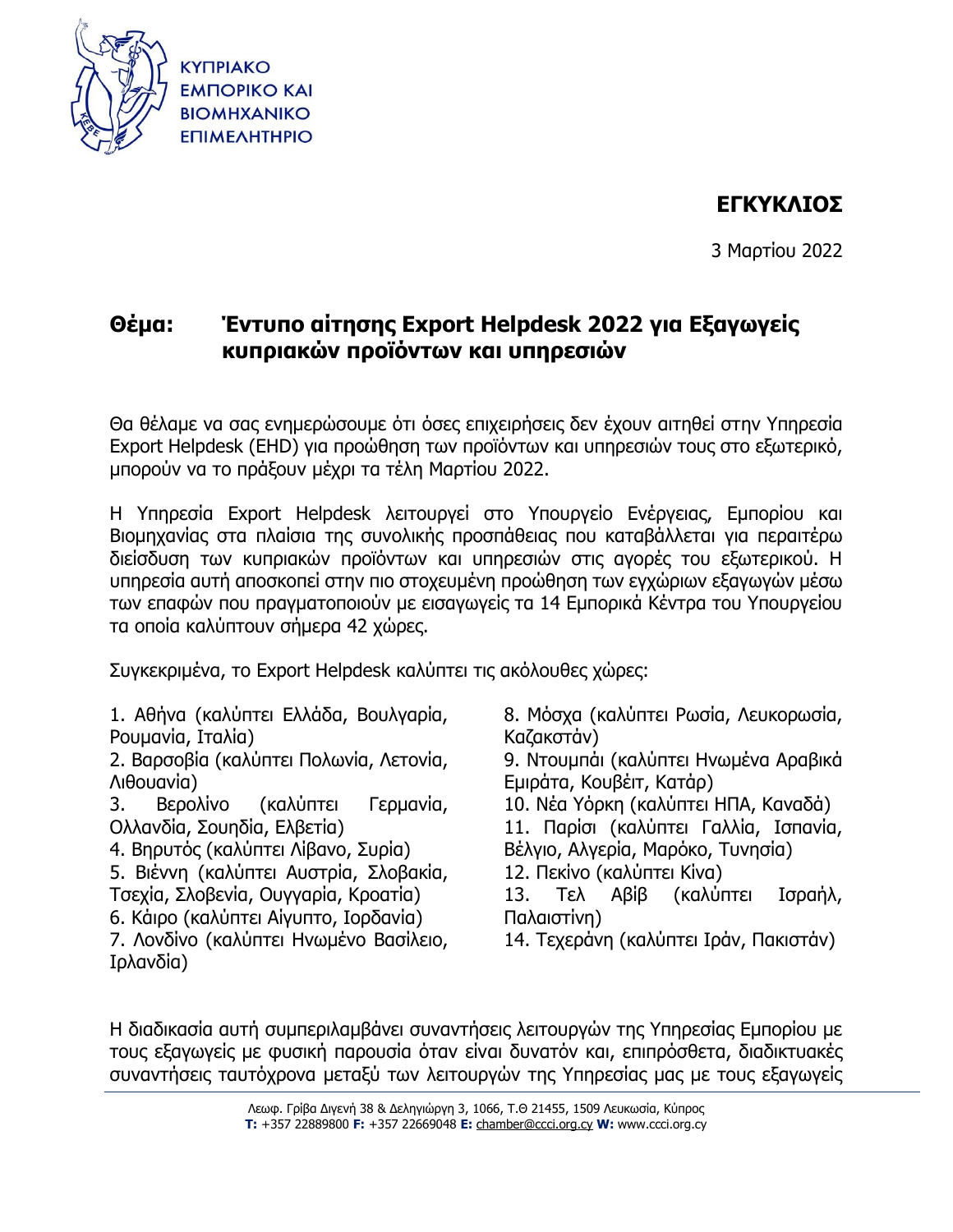

και τα Εμπορικά Κέντρα με στόχο την ανταλλαγή πληροφοριών σε ότι αφορά τα κυπριακά προϊόντα και υπηρεσίες που προορίζονται για εξαγωγή και την ενημέρωση των κυπριακών εταιρειών για τις αγορές του εξωτερικού. Τα Εμπορικά Κέντρα αναλαμβάνουν επίσης την διευθέτηση συναντήσεων για τους εξαγωγείς με ξένες εταιρείες εκεί που υπάρχει ενδιαφέρον από πλευράς εισαγωγέων για τα κυπριακά προϊόντα και υπηρεσίες.

Ο ρόλος του EHD είναι συντονιστικός αφού παρακολουθεί την όλη εξέλιξη των αιτημάτων ενεργά και κοινοποιείται σε όλη τη γραπτή επικοινωνία μεταξύ των κυπριακών εταιρειών και των Εμπορικών Κέντρων.

Για χώρες που δεν καλύπτονται από τα Εμπορικά Κέντρα οι λειτουργοί του EHD αποστέλλουν στοιχεία δυνητικών εισαγωγέων για ορισμένα προϊόντα και υπηρεσίες για ορισμένες χώρες που καλύπτονται από τις βάσεις δεδομένων που διαθέτει.

Οι ενδιαφερόμενες επιχειρήσεις μπορούν να υποβάλουν τις αιτήσεις τους σε ηλεκτρονική μορφή στις ακόλουθες ηλεκτρονικές διευθύνσεις μέχρι τέλη Μαρτίου 2022: [epitsillidou@meci.gov.cy,](mailto:epitsillidou@meci.gov.cy) [gzaris@meci.gov.cy](mailto:gzaris@meci.gov.cy) και [lkarkoti@meci.gov.cy.](mailto:lkarkoti@meci.gov.cy)

Σημειώνεται ότι οι αιτήσεις για προώθηση των κυπριακών προϊόντων και υπηρεσιών μέσω της Υπηρεσίας Export Helpdesk σε χώρες που καλύπτουν τα Εμπορικά μας Κέντρα αλλά και σε ορισμένες χώρες για ορισμένα προϊόντα και υπηρεσίες σε χώρες που δεν καλύπτονται από τα Εμπορικά Κέντρα είναι ανοικτές ολόχρονα, όμως για καλύτερη οργάνωση είναι προτιμότερο να αποσταλούν μέχρι την πιο πάνω ημερομηνία.

# **Να διευκρινιστεί ότι η πρόσκληση απευθύνεται μόνο σε νέους αιτητές εξαγωγείς κυπριακών προϊόντων και υπηρεσιών και δεν αφορά επιχειρήσεις που έχουν ήδη αιτηθεί προηγουμένως.**

Ακολουθούν το Έντυπο της Αίτησης και η Υπεύθυνη Δήλωση.

Παραμένοντας στη διάθεσή σας.

Με εκτίμηση,

Στάλω Δημοσθένους Ανώτερη Λειτουργός ΚΕΒΕ Τμήμα Ευρωπαϊκών Θεμάτων και Προγραμμάτων Τηλ. 22889752, Email: [stalo@ccci.org.cy](mailto:stalo@ccci.org.cy)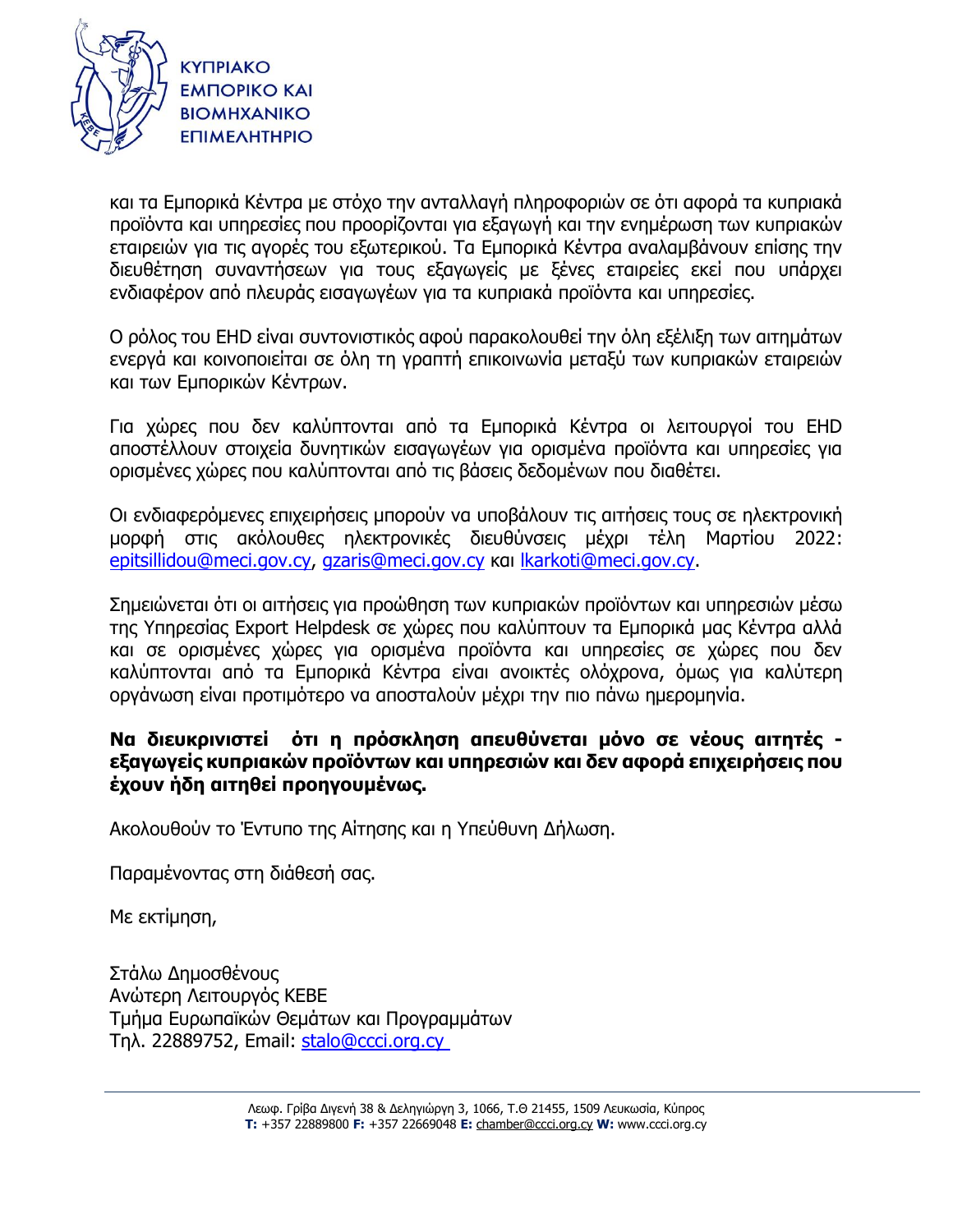## **EXPORT HELPDESK APPLICATION FORM**

# **(Please complete and send your application in electronic form)**

## **1. General Information:**

| (We confirm that our application is for the export of Cypriot products/services. Beneficiaries   |  |  |  |  |  |
|--------------------------------------------------------------------------------------------------|--|--|--|--|--|
| for EHD assistance are legal entities (Cypriot Enterprises).                                     |  |  |  |  |  |
| I consent to receiving informational messages from the Ministry of Energy, Commerce and          |  |  |  |  |  |
| Industry and questionnaires in relation to information concerning the company, exports and other |  |  |  |  |  |
| general information that is useful to the Trade Service.                                         |  |  |  |  |  |
|                                                                                                  |  |  |  |  |  |

With this application I consent that the contact details included in the application, will be forwarded to companies interested in cooperation.

## **2. Other information about the company:**

| Number of employees: | Year of establishment:      |
|----------------------|-----------------------------|
| Turnover (2021): €   | Exports (2021): €           |
|                      | Exporting countries (2021): |

# **3. Sector of Company's Activity: Manufacturing / Trading / Services:**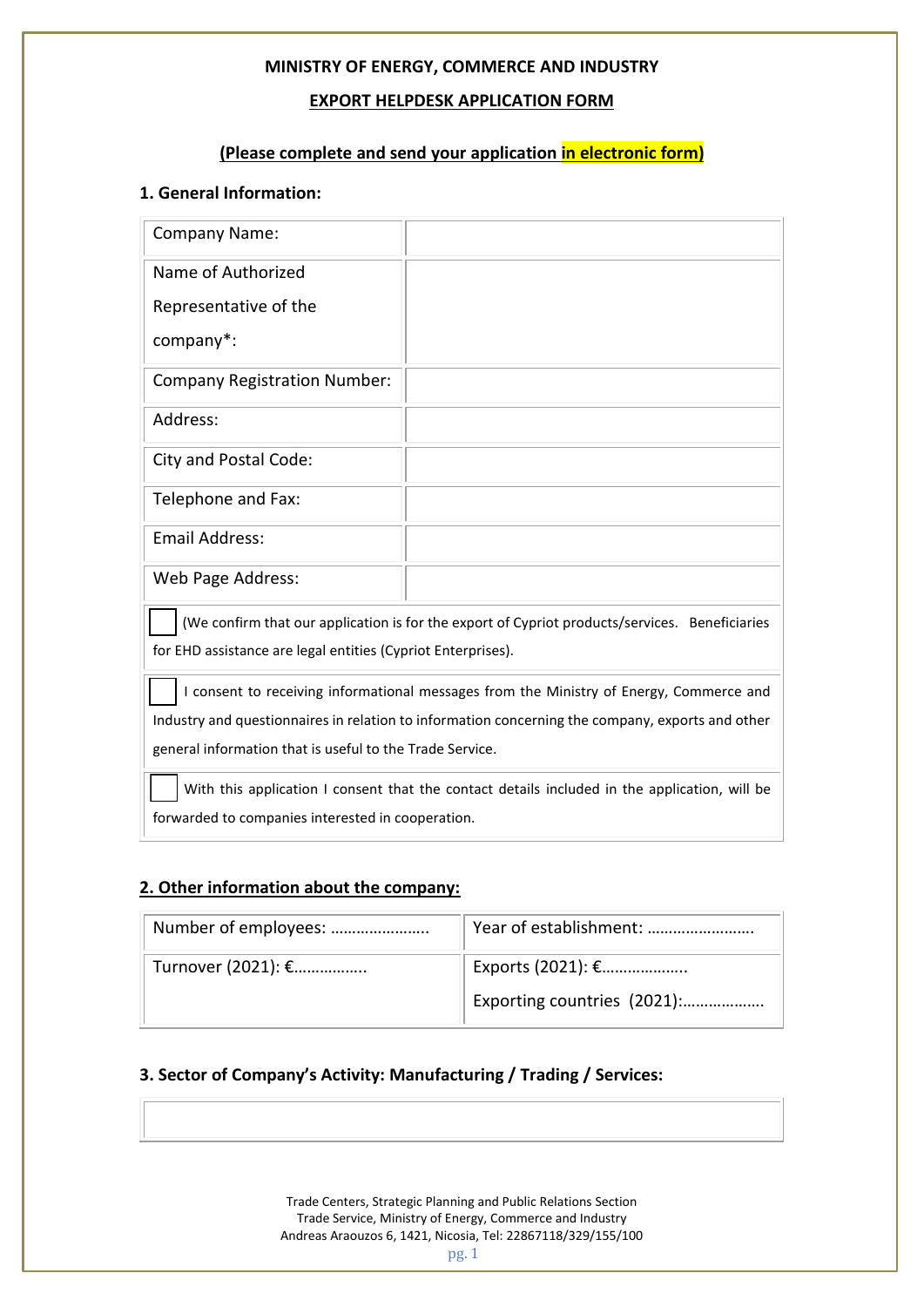#### **EXPORT HELPDESK APPLICATION FORM**

**4. Products, services provided: Please record your products/services and customs codes (eight-digit HS codes) of the products you wish to export:**

Trade of both industrial and agricultural products implies and requires all of the following:

-the products for trade must bear the trade name/brand of the company registered with the Registrar of Companies and the name and address of the company. In the case of businesses operating in the processing and marketing of agricultural products and foodstuffs, the name of the person responsible for the food business must also be indicated, in accordance with the provisions of Regulation (EU) No 1169/2011 on the provision of food information to consumers.

-For businesses engaged in trade of products, a detailed description concerning the activities of the business and the rate of change of products in Cyprus is needed. For this purpose, a relevant Certificate from the Auditors of the Company should be submitted as to the calculated percentage of the added value of the products in Cyprus.

The Ministry of Energy, Commerce and Industry, in the context of its efforts to promote the Cypriot products and services abroad as well as for the purposes of informing Cypriot companies regarding foreign markets, it mediates between Cypriot companies and the Ministry's Trade Centres abroad in order to better coordinate efforts to find importers/partners for Cypriot companies in the countries covered by the Trade Centres as well as to find potential partners for certain products and services in other countries not covered by the Trade Centres.

**5. Please declare up to three countries/markets (not Trade Centres) - by order of priority that you wish to promote your exports of products and services. The list of countries covered by the Export Help Desk is posted on the Trade Service website below:**

http://www.meci.gov.cy/meci/trade/ts.nsf/ts05\_en/ts05\_en?OpenDocument

**6. Please state the reasons you selected the above three countries/markets:**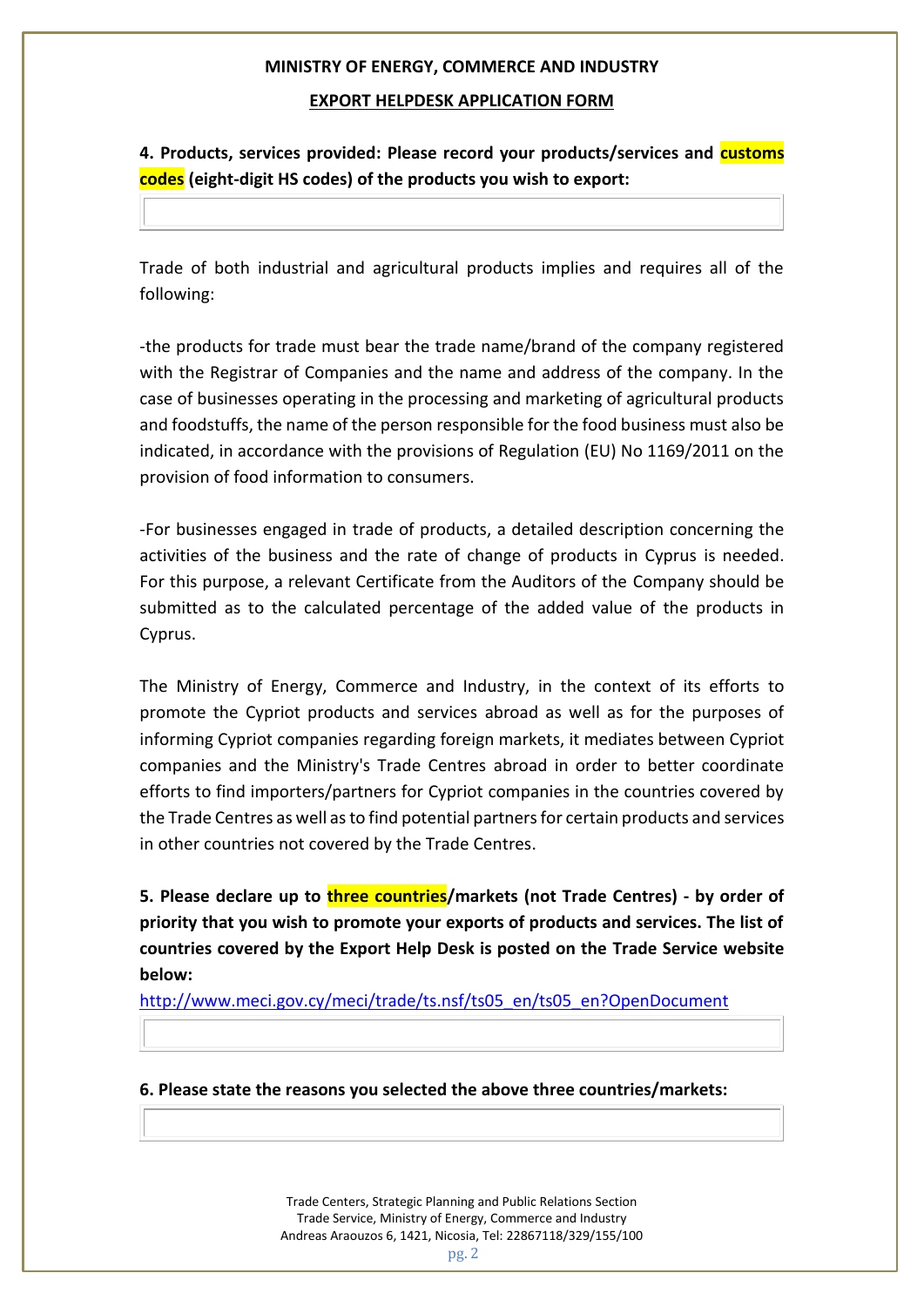## **EXPORT HELPDESK APPLICATION FORM**

**7. Please indicate whether you have already made efforts to access foreign markets in the past or if you have explored the markets you are interested in exporting. Also, indicate if you have already contacted the EHD in the past and for which markets you were given assistance/information:**

**8. Please indicate whether your company's managers or staff have experience in export activity:**

**9. Please indicate whether your products or services have a specific competitive advantage in order to be promoted in foreign markets, including awards that your products and services won and/or any Certifications given from International Organizations:**

**10. Please indicate at which exhibitions you have taken part in the last two years:**

**11. Have you studied regulations in the foreign markets that you are interested in? if you are interested in exporting outside the EU, please visit the following EU website for useful information:** 

https://trade.ec.europa.eu/access-to-markets/en/content/

*Please take into consideration useful data such as tariff and non-tariff barriers to trade in countries of interest, the need for religious related certification (e.g. halal/kosher) etc.* 

**12. Please indicate whether you have taken into consideration logistics issues related to your intention to export:**

#### **13. Other Comments:**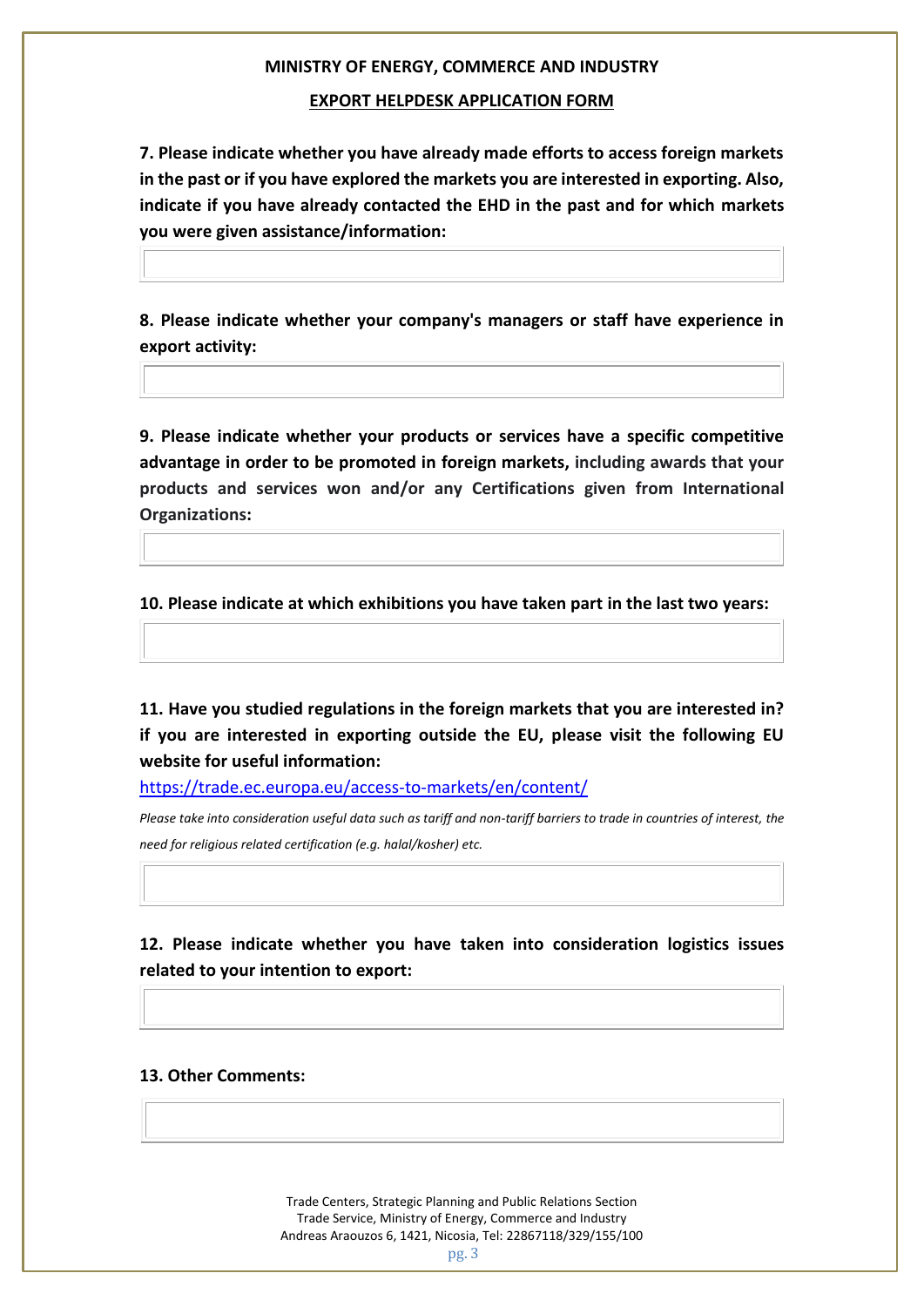### **EXPORT HELPDESK APPLICATION FORM**

The application form must be sent together with the following certificates:

1. Copy of the Certificate of settled debts to the **Social Insurance Services**  (Form YKA B7).

2. Copy of the Certificate for the purposes of settled tax obligations to the **Tax Department** (Form T.F.2004 A/2018).

3. Copy of the Certificate of Incorporation of the company from the **Registrar of Companies.**

4. In the case of companies engaged in the trading of industrial and/or agricultural products, a Certificate from the Auditors of the company stating the calculated percentage of the value added of the products in Cyprus must be submitted to the Ministry.

✓ The application form with the above Certificates must be sent **by e-mail** to the following addresses:

epitsillidou@meci.gov.cy, gzaris@meci.gov.cy, lkarkoti@meci.gov.cy

\*: The Trade Service collects your personal information solely to the extent necessary to examine your application or the application of the company in which you are the Legal Representative. Your information is not used for any other unexpected purpose. Please note that if required in the context of the performance of the Office's work, your personal data may be shared with the operator and/or another competent authority or body if necessary. Please also note that you have the right to access and object to the processing of such data. If you wish to exercise any of the rights you have in relation to your personal data, please submit a written request to ts@meci.gov.cy. You can find information about how we process your personal data, on our website http://www.meci.gov.cy/meci/trade/ts.nsf/privacy-statement\_gr/privacy-

statement\_gr?OpenDocument. Having read the above, by submitting this form I authorize the Trade Service of of the Ministry of Energy, Commerce and Industry to use my personal data contained in this form as well as in the attached documents, for the sole purpose of investigating the application for which they are submitted.

I have read and I agree with the Trade Service Privacy Statement posted on the link http://www.meci.gov.cy/meci/trade/ts.nsf/privacy-statement\_en/privacystatement\_en?OpenDocument

Company's Authorized Representative's signature: ………………………………………Date: ………………

Company stamp: ……………………………………………………………….*....................................................*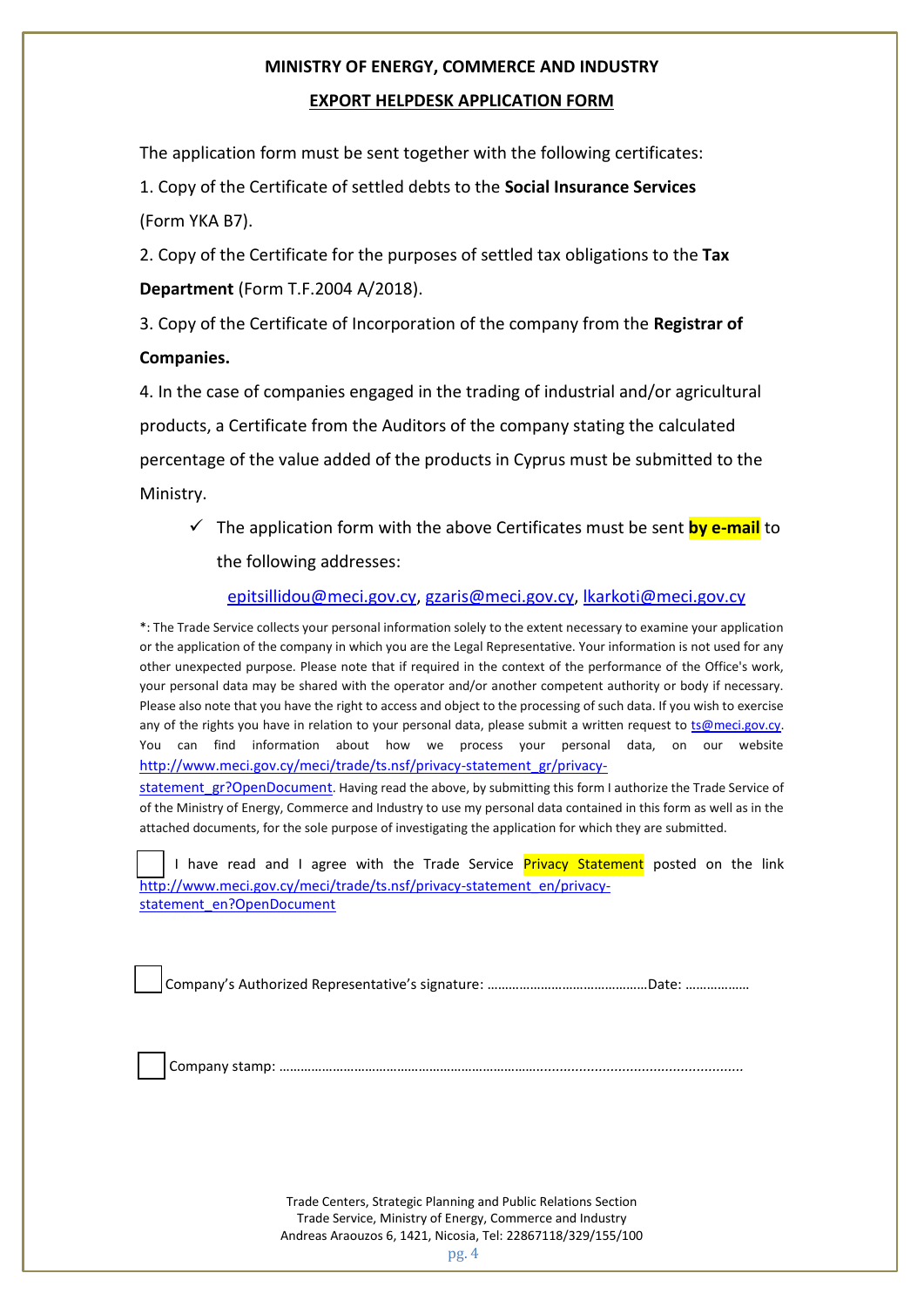### **EXPORT HELPDESK APPLICATION FORM**

### **ANNEX I**

### **RESPONSIBILITY DECLARATION**

#### **AUTHORIZATION FOR PERSONAL DATA PROCESS**

|                                                                                     |  | I.D. | number  |
|-------------------------------------------------------------------------------------|--|------|---------|
|                                                                                     |  |      | company |
|                                                                                     |  |      | Number  |
|                                                                                     |  |      |         |
| the Trade Service of the Ministry of Energy, Commerce and Industry to the company I |  |      |         |
| represent, I declare responsibly today //, that (note V in the appropriate          |  |      |         |
| box):                                                                               |  |      |         |
| I authorize the Trade Service of the Ministry of Energy, Commerce and Industry to   |  |      |         |
| process my personal data solely for the completion of the subject matter of the     |  |      |         |
| application.                                                                        |  |      |         |
| I have read and I agree with the Trade Service Privacy Statement posted on the      |  |      |         |
| link:                                                                               |  |      |         |
| http://www.meci.gov.cy/meci/trade/ts.nsf/privacy-statement_gr/privacy-              |  |      |         |
| statement gr?OpenDocument                                                           |  |      |         |
|                                                                                     |  |      |         |
|                                                                                     |  |      |         |
|                                                                                     |  |      |         |
|                                                                                     |  |      |         |

**Please let us know the source of your information about the EHD: ……………………**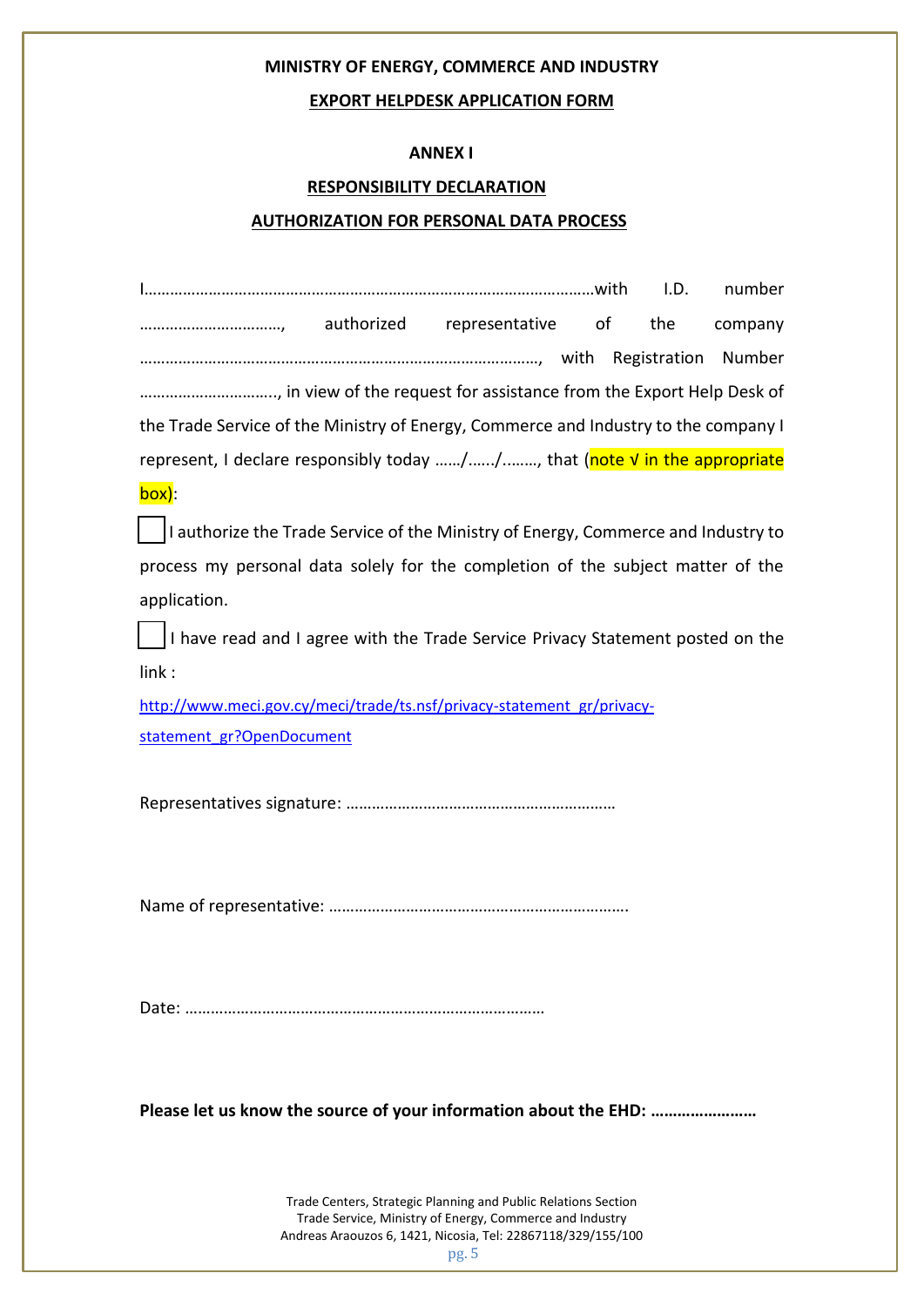#### **EXPORT HELPDESK APPLICATION FORM**

#### **ANNEX II**

#### **RESPONSIBILITY DECLARATION**

|                                                                             | legally representing the Company |  |
|-----------------------------------------------------------------------------|----------------------------------|--|
| with registration number (in the number of the number of the number)        |                                  |  |
|                                                                             |                                  |  |
| the company I represent from the Ministry of Energy, Commerce and Industry. |                                  |  |

**I responsibly declare this day ......./....../......., that:** For the company I represent or any other person or entity that is part of the same business, (select the one that applies):

| (a) Does not exist |  |
|--------------------|--|
|--------------------|--|

a final conviction by a court of law for fraud, deceit and/or any other offence committed in connection with any grant scheme of the Ministry of Energy, Commerce and Industry and/or other Competent Authorities.

**(b) Does not exist** 

 **Exists** 

| ___ |  |  |
|-----|--|--|
|     |  |  |
|     |  |  |
|     |  |  |
|     |  |  |
| __  |  |  |
|     |  |  |
|     |  |  |
|     |  |  |
|     |  |  |
|     |  |  |
|     |  |  |
|     |  |  |

a final conviction by the Competent Authority of the Ministry of Energy, Commerce and Industry regarding the exclusion of the Company for a period of up to 3 years from any of the Ministry's grant Schemes and/or for taking legal action.

Signature of legal representative: ...............................................................

Date: ...............................................................

<sup>1</sup> Community competition rules, including State aid rules, concern only aid to "undertakings". The term 'undertaking' is understood to mean an economic unit, even if, from a legal point of view, the economic unit consists of more than one natural or legal person. Therefore, where the applicant is part of an economic unit which consists of more than one legal or natural person, this written declaration should relate to the de minimis aid received by the economic unit to which it belongs, i.e. the 'undertaking', as a whole. For the purposes of Regulation (EU) 1408/2013 and Regulation (EU) 1407/2013, the ceilings set out in Article 3(2) relate to a 'single undertaking'. A single undertaking includes all undertakings which have at least one of the following relationships with each other: (a) an undertaking holds a majority of the voting rights of the shares or companies of another undertaking; (b) an undertaking has the right to appoint or remove a majority of the members of the administrative, management or supervisory body of another undertaking; (c) an undertaking has the right to exercise a dominant influence over another undertaking by virtue of a contract entered into with that undertaking or by virtue of a clause in its statutes; (d) an undertaking has the right to exercise a dominant influence over another undertaking by virtue of a contract entered into with that undertaking or by virtue of a clause in its statutes; (e) an undertaking has the right to exercise a dominant influence over another undertaking by virtue of a contract entered into with that undertaking or by virtue of a clause in its statutes. An undertaking which has any of the relationships referred to in points (a) to (d) with one or more other undertakings shall also be regarded as a single undertaking.